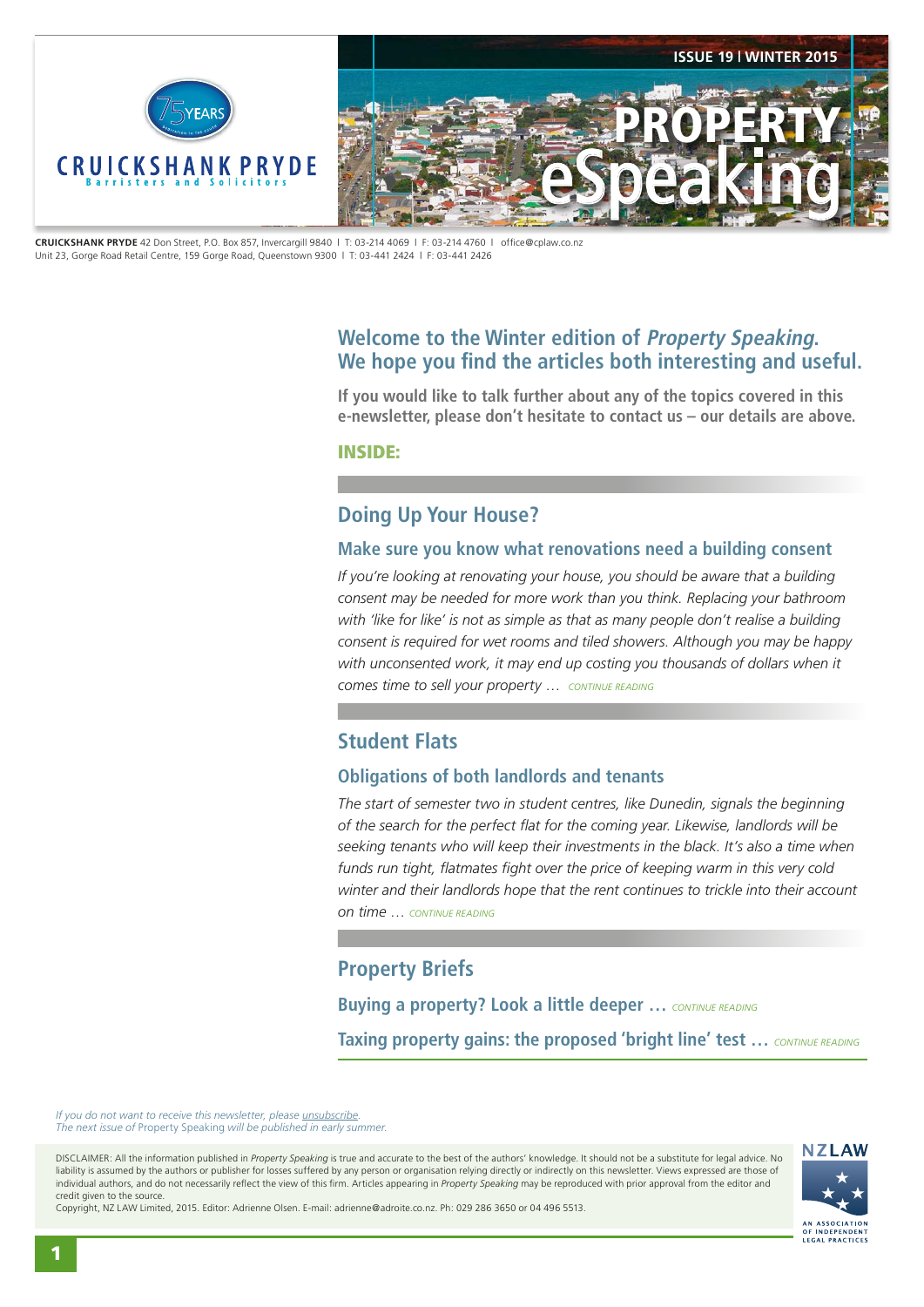**John** 

# <span id="page-1-0"></span>**Doing Up Your House?**

#### **Make sure you know what renovations need a building consent**

*If you're looking at renovating your house, you should be aware that a building consent may be needed for more work than you think. Replacing your bathroom with 'like for like' is not as simple as that as many people don't realise a building consent is required for wet rooms and tiled showers. Although you may be happy with unconsented work, it may end up costing you thousands of dollars when it comes time to sell your property.*

New Zealanders have always had a 'DIY' mentality when it comes to renovating their own homes. DIY has become increasingly popular due the current buoyant property market and, of course, TV shows that encourage renovation such as 'The Block'. When planning the renovations, one of the last things people turn their minds to is the need for building consents, but we believe that should be one of the first.

#### **Building consents**

The building consent process ensures the job is done in line with industry standards, meaning the work is safe; it also minimises the risk of future issues. For proposed building work that's straightforward the building consent process is a simple one, and it's something your local council will be happy to talk you through.

While the Building Act 2004 provides a list of work that does not require a building consent, it's always best to check with your local council. Under the Act, a building consent is not required when an authorised person (such as a registered plumber or drain layer) uses a comparable component in the same position as the old unit. What many people don't realise is that this exception of replacing a vanity, toilet, shower or bath in the same position without the need to apply for a building consent *does not* extend to replacing a shower tray and liner with a tiled 'wet area'. This is partly due to the significant waterproofing that's needed to ensure there are no future water issues.

#### **What is the risk?**

Dealing with any wet areas is always a concern as problems may only become evident when it's too late. Renovating the bathroom is an area that can add real value to your home, so it pays to do it properly – and with a building consent.

Even if there are no problems with work carried out without a building consent, there may be issues when it comes to selling your property. We have seen a number of house sales fall through, or the purchase price decreased at the very least, due to the lack of building consents.

The standard Agreement for Sale and Purchase provides a warranty by the vendor that, where the vendor has done or caused or permitted work to be done on the property, that any works:

- » Had a permit, resource consent, or building consent required by law
- » To the vendor's knowledge, were completed in compliance with those permits or consents, and that
- » Where appropriate, a code of compliance certificate was issued for those works.

If you give these warranties, but it turns out that you didn't obtain a building consent for work such as the installation of a tiled shower, then you could open yourself up to claims from the purchaser, and it may cost you a lot of money to remedy.

It's best to find out whether you need a building consent before you start the work, and not when it comes time to sell. If you think it's too late already, we recommend at least applying to your local council for a certificate of acceptance, which can be issued for work that was done without a building consent.

Spending an extra few hundred dollars following the right processes now may end up saving you a lot more money and time in the future. If you have any questions regarding consents when you are selling or buying a home, you should talk to us as soon as possible.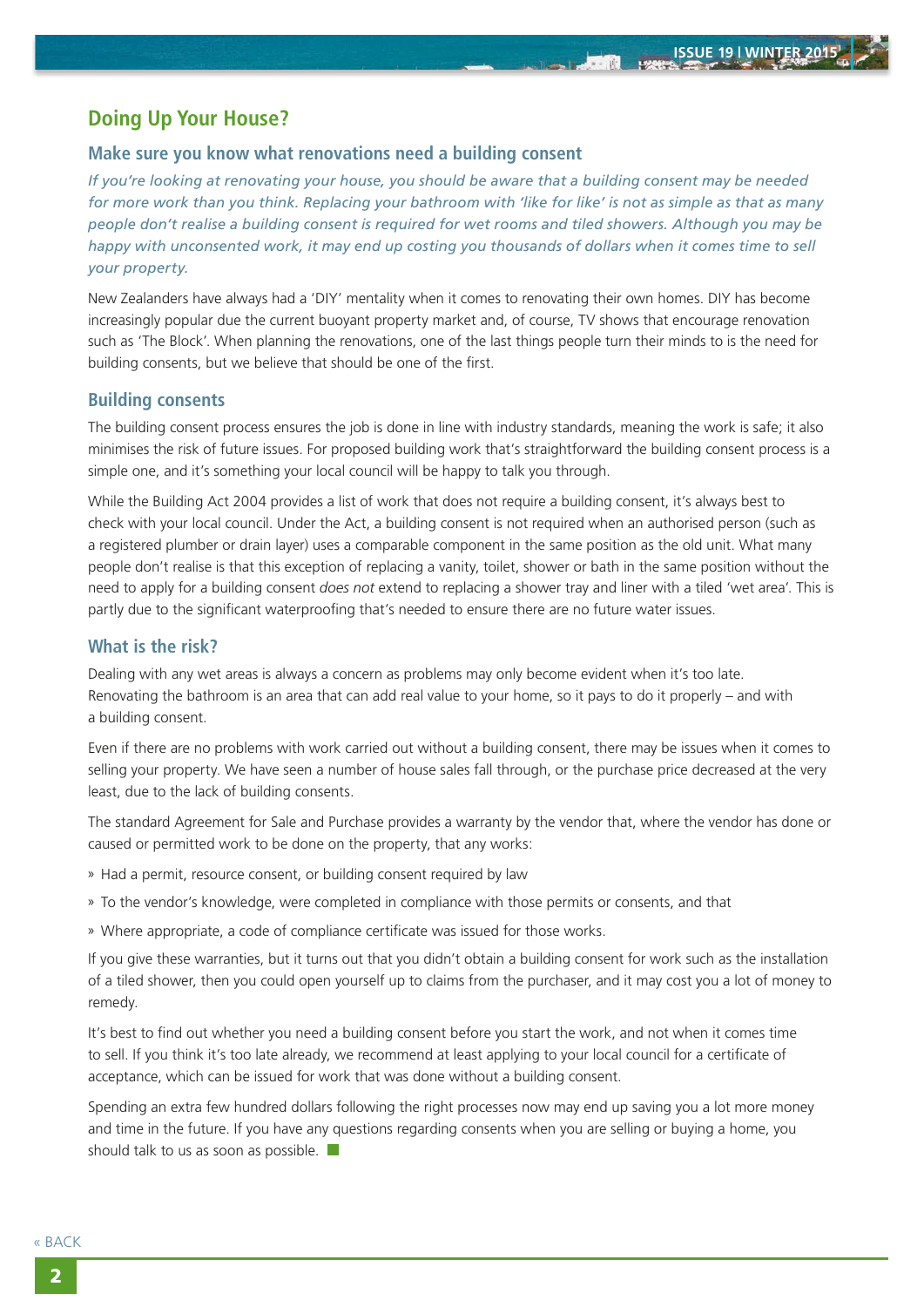石油館

# <span id="page-2-0"></span>**Student Flats**

## **Obligations of both landlords and tenants**

*The start of semester two in student centres, like Dunedin, signals the beginning of the search for the perfect flat for the coming year. Likewise, landlords will be seeking tenants who will keep their investments in the black. It's also a time when funds run tight, flatmates fight over the price of keeping warm in this very cold winter and their landlords hope that the rent continues to trickle into their account on time.*

Knowing your rights and obligations is vital before entering into a rental agreement. Can you afford the rent if your flatmate departs? Is the property warm and dry? In Christchurch, will you need to move out for earthquake repairs?

For a landlord, there are other important things to consider. You are entrusting the tenants with your investment. Will the rent reliably cover the mortgage and rates? Can you afford urgent repairs when required?

If the relationship turns sour and parties can't agree on a resolution, then the Tenancy Tribunal can assist. The Tribunal's orders can be enforced in the District Court, but the process can be expensive. Before signing an agreement, keep these tips in mind to maintain a healthy landlord-tenant relationship:

## **For tenants**

- » Pay your rent on time. Remember that if one flatmate fails to pay, your landlord is entitled to request the full rent from the rest of your flat.
- » Your landlord may request a bond of up to four weeks' rent. This bond must be lodged with the Department of Building & Housing within 23 days of receipt.
- » Keep the property clean and habitable. It's also a good idea to take photos of the property before moving in, particularly if there's any damage.
- » Ensure that all your flatmates sign the lease. If one of your flatmates leaves or is replaced, this should be recorded on the lease agreement, or in a new agreement, signed by your landlord and the new flatmate.
- » You must follow any applicable body corporate or apartment rules. Your landlord also needs to let you know if these change at any time.
- » Some tenancies are excluded from the rules outlined in the Residential Tenancies Act 1986. In these cases, include a clause to ensure that the Act will apply. Potential exclusions include when you live with a member of the landlord's family, use the property for holidays, or for purchasers who have entered into an agreement to buy the property.

## **For landlords**

- » Give your tenant 48 hours' notice before an inspection.
- » Provide the property to your tenant in a clean and habitable state. If your property is damaged by a natural disaster discuss with your tenant and your insurer if it's safe for them to stay.
- » Remove your belongings, and the belongings of any previous tenant, before the new tenancy begins. Note that you can't discard a former tenant's belongings, but you can charge them for storage.
- » Advise your tenant of any ownership changes in the property and change of bank account details for rent payments.
- » You must give 42 days of written notice to a tenant to depart if you or a new owner would like to move in. In all other cases, you must give tenants 90 days' written notice to end the lease.
- » Appoint a New Zealand-based contact before leaving the country for longer than three weeks.

Most importantly, the best way for a tenant-landlord relationship to thrive is by maintaining good communication. If you would like further tips or templates related to residential tenancies, talk with us or **[click here](www.tenancy.govt.nz)**.

#### Changes from 1 July 2016

The government has recently proposed changes to the Residential Tenancies Act. These are expected to take effect from 1 July 2016 and include compulsory insulation (with exemptions available for eligible properties), compulsory installation and maintenance of smoke detectors, and fast track mechanisms to re-tenant a property where existing tenants have disappeared.